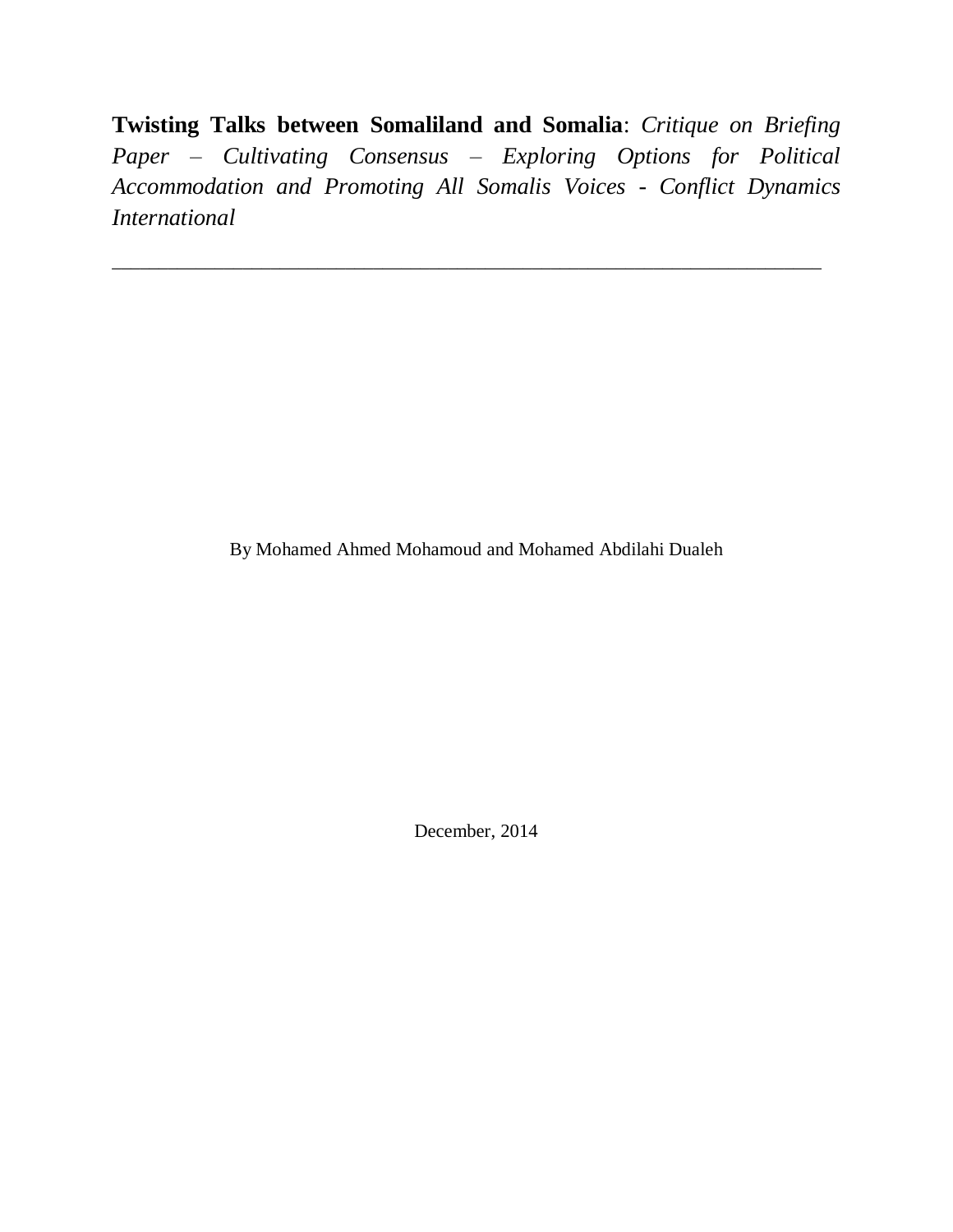#### **INTRODUCTION**

Conflict Dynamics International most recently Briefing Paper on Somaliland and Somalia attempts to raise some of the controversial arguments about the political future of Somaliland and Somalia. Mostly the paper is searching for political accommodation and inclusive political arrangements that advocate towards imposing reunification of Somalia and Somaliland, despite, confronting historical evolutions and trajectory of the problems caused by Somaliland's independence and its withdrawal of the Union in 1960. In the inception of the paper the authors showed more sympathy with Somalia and its current political trends of federalism. The options generated this paper seem to be unconvincing and unacceptable to the context of Somaliland which most actors in the world witnessed the sustainable peace and workable governance system.

Moreover, the paper has made some extensive conceptual explorations based on types of state formation that Somaliland and Somalia could entertain together in the future through current dialogue, but most narrative and cognizant views of this paper made clear tendency and favoritism with reviving once again a merger of Somaliland and Somalia, other than assessing critically the current position of the of Somaliland and political reality in which two countries pursued over the past three decades. The paper has also undermined the possibilities of achieving two state solution.

On the other hand, this Briefing Paper produced by Conflict Dynamics International in 2014, lacks much historical evidence about Somaliland and Somalia and eagerly misguides the cause and case of the Somaliland's independence, self- determination and timely revoking the failed union in 1960 and this is the reason that this critique wants to expose some historical and empirical experiences about context of Somaliland and Somalia. Without deep analytical and proper diagnosing, the political and historical trends of Somaliland and Somalia cannot be evaluated through such instantaneous analysis presented by this Briefing Paper.

This Briefing Paper has also explored variety of options to override and justify its core aims. The main aim of the Briefing Paper appears to demonstrate how Somaliland could adopt one of the "six options" notably; all these options seemed to be intimidating the sovereignty and historical existence of Somaliland, the paper failed to discover the political reality of Somaliland and Somalia due to the shallow analysis and consistent campaigning against Somaliland's history, independence and the will of the people, the paper treated to Somaliland as one of the entity of the federal states of Somalia for instance, many times the paper tried to make some interconnections between Somaliland and the semi- autonomous region of Puntalnd.

However, the so-called six options suggested by this Briefing Paper are imposing the way to single state solution other than two state solution. Presumably, the authors of this paper presented political arrangements which are impracticable to pursue by people of Somaliland and the authors of this paper have also failed to understand the profound and fundamental underlining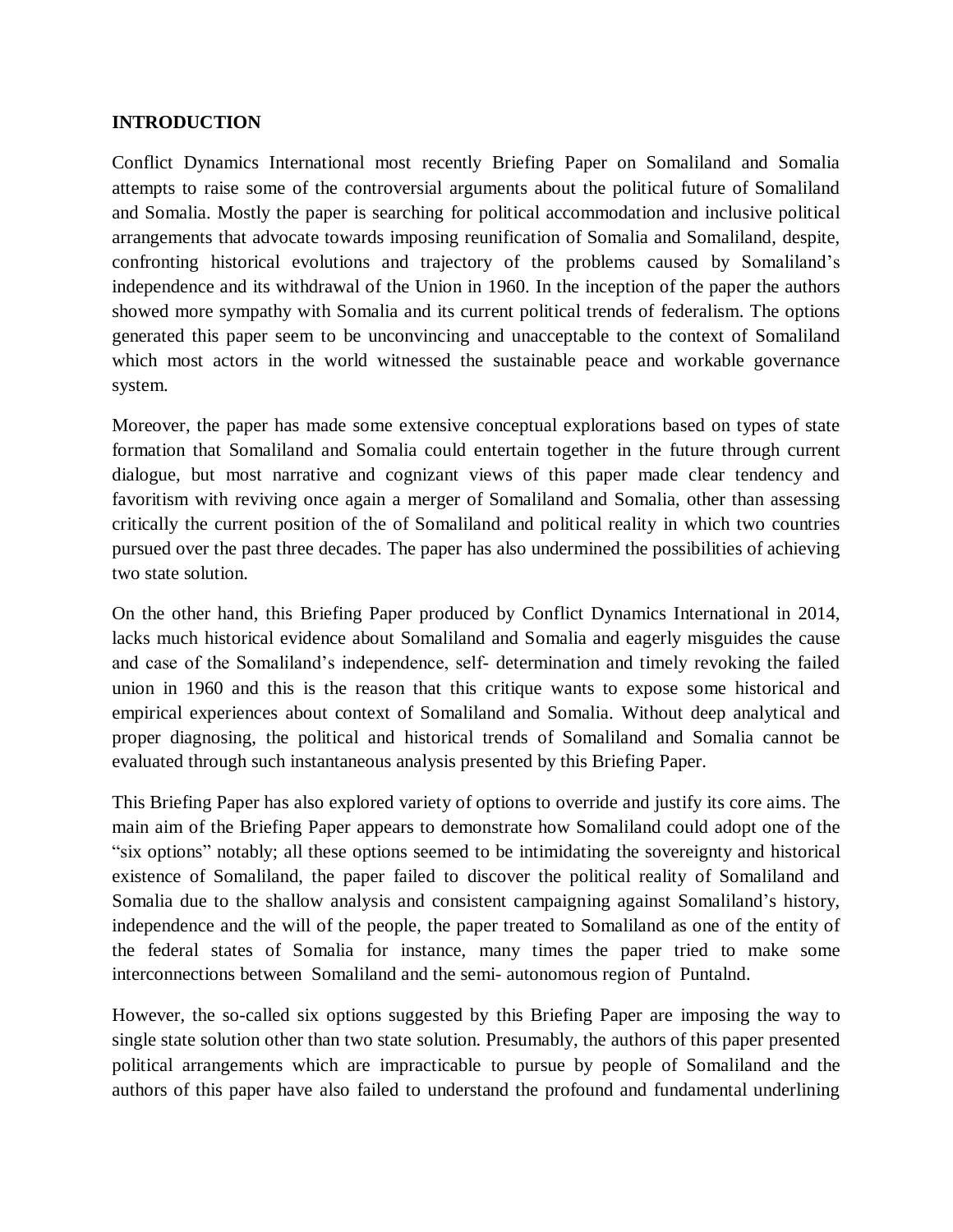issues that Somaliland people are arguing in terms of their claim of independence based on historical and decisions of the majority of people of Somaliland.

More importantly, the central expression of this paper which is "political accommodation" is in the onset an imperative indication and deliberate reflection anticipated to forge a new path of political configuration between Somaliland and Somalia which is not helping the concept of the two state solution and it is plausible that this is a true diversion of the Somaliland's aspiration as being sovereign state.

In fact, this Briefing Paper keeps away from all relevant examples of the two state solution as Ethiopia – Eretria in 1993, <sup>1</sup> Indonesia - East Timor in 1999<sup>2</sup>, Sudan – South Sudan in 2011.<sup>3</sup> In addition, the Somaliland's case is legally, historically and politically reasonable more than those above states because the Somaliland and Somalia were united of states in 1960 and there is no legal base at all, that should distinguish which one Somalia and Somaliland can be recognized as "absorbing or absorbed state on the basis of international law" while there is no international treaty which was ratified by both assemblies.

Furthermore, Somaliland and Somalia talks commenced straightforward after the London conference on Somalia in 2012, this conference has coincidence two main stuffs, first, the London conference has become the first Somalia conference that Somaliland participated fully but Somaliland treated as independent entity and it had its special diplomatic privilege during the meeting, second, the final communiqué of the London conference extensively necessitated for talks between Somaliland and Somalia.

The conference recognized the need for the international community to support any dialogue that Somaliland and the TFG or its replacement may agree to establish in order to clarify their future relations<sup>4</sup>. Aftermath, of the London conference there were several rounds of talks held in UK, UAE and Turkey in between 2012- 2014, no signs yet to be found what current talks should be, but Somaliland Constitution is foundation of the negotiators from Somaliland and negotiators from Somalia may also carry on their own agenda based the old slogan of greater Somalia.

Ultimately, this easy evaluation has been divided into fourth main sections. First section: this easy reflects some of the historical perspectives of Somaliland and Somalia that this paper missed. Second section: re-assesses the governance options which the Briefing Paper examined as core areas, following some comparative analysis of Somaliland Constitution and Somalia Constitution and what paper is called existing arrangements. Third section: examines the intention and the central premises of the paper. Fourth section: this easy evaluation will also make some conclusions.

 1 Eretria seceded from Ethiopia in 1993 through referendum

 $2$  East Timor seceded from Indonesia in 1999 through referendum

 $3$  South Sudan seceded from Sudan through referendum

<sup>4</sup> London Conference on Somalia: Communiqué1 February, 2012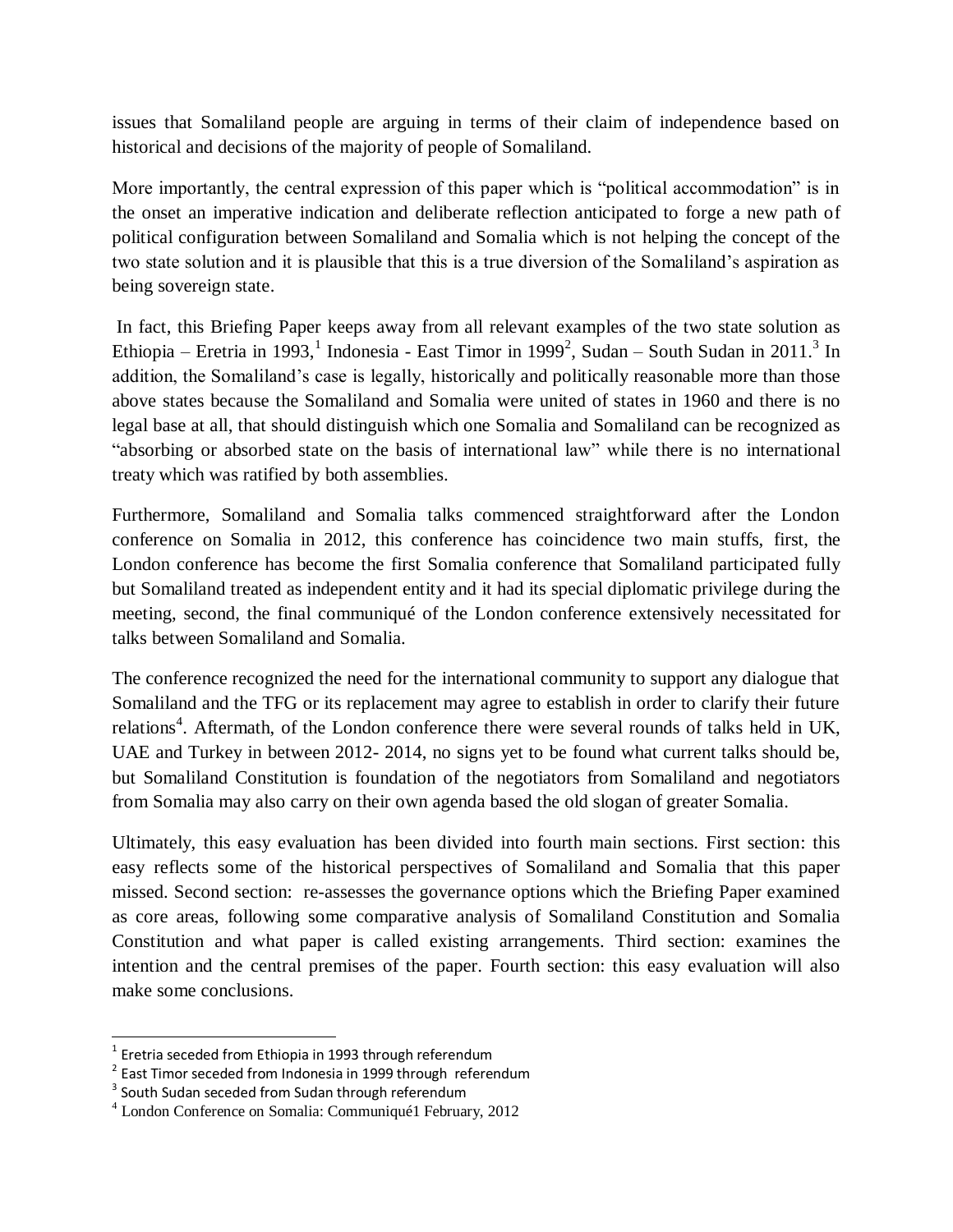### **Historical Perspectives of Somaliland and Somalia**

Somaliland and Somalia had been under British and Italian colony for many decades respectively where each country had developed its own cultural, socio-economic and political foundations. Somaliland British Protectorate was granted its independence from Britain in June 1960 and after few days later united with the United Nation Trust Territory of Somalia under the Italian administration in 1th July 1960. $5$ 

The overarching goal of this unification was to create a greater Somalia in the Horn of Africa consists of five regions partitioned during European era of colonialism- namely 1- Somaliland British Protectorate, 2- United Nations Trusty Territory of Somalia under Italian administration, 3- Haud and Reserve area under Ethiopian administration 4- Djibouti under French administration and Northern Frontier District (NFD) of Kenya.

From this historical perspective, Somaliland's independence cannot be viewed as secessionist movements considering this historical stand point. Somaliland's territory is defined by three colonial treaties signed between the British on the one hand, and the French (1888), Italian (1894) and Ethiopian (1897) on the other hand. The boundaries, which encompass an area 137,600 square kilometres, are those received at the moment of independence from the British in 1960. In terms of size, independent Somaliland would rank  $36<sup>th</sup>$  among 55 African States.<sup>6</sup>

For many reasonable justifications this merger of Somaliland and Somalia immediately failed and one of the significant shortcomings were lack of power sharing and absence Act of Union between two countries, and this has triggered the coup in 1961 that young military from Somaliland British protectorate attempted aftermath of the aborted union.

Subsequently, this long term injustice has also encouraged the establishment of the Somali National Movement (SNM) in 1981 and the struggle of SNM was based on civilian upraising against oppression, alienation, atrocity of the civilians, and discriminations that people from former Somaliland British Protectorate encountered. Thus, the SNM movement was one of the grassroots political and military initiatives caused by these ferocious actions committed by successive regimes across the Somali Republic.

In addition, SNM succeeded to overthrow the dictatorship of Mohamed Siyad Barre in 1991; this was a historical victory, a victory of all human rights defenders, Somali speaking people and the region as whole because Siyad Barre regime committed crimes against humanity as genocide and illegal detention, and this requires international investigation. In fact, this victory achieved by the SNM was properly preserved, managed and later on used as an opportunity of solidarity and spirit of the rebirth of the Republic of Somaliland. Where all clans of former British Protectorate took some pragmatic decision which was the declaration of the independence of the Republic of

 $\overline{a}$ 

<sup>&</sup>lt;sup>5</sup> Somaliland British Protectorate and Italian Trust Territory of Somalia united in 1960 through voluntary basis

<sup>&</sup>lt;sup>6</sup> International Crisis Group (ICG) report (2006) Somaliland: Time for African Union Leadership – Africa Report No-110-23 May 2006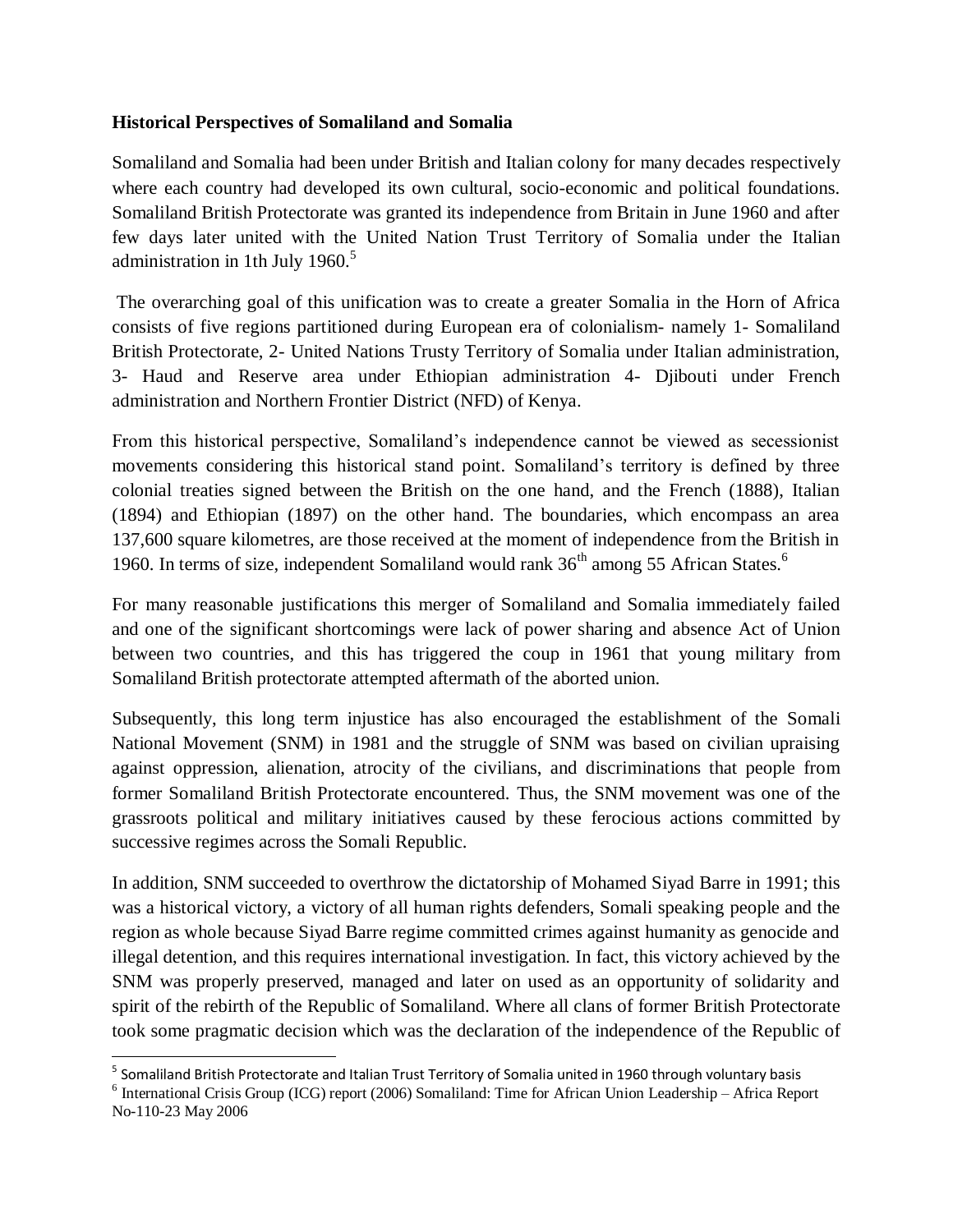Somaliland, in this occasion all clan elders ratified the resolution of the rebirth of the Republic of Somaliland in  $18^{th}$  May,  $1991<sup>7</sup>$ 

Moreover, this resolution was a clear manifestation to dissolve the Union in 1960 between Somaliland British Protectorate and United Nations Trust Territory of Somalia. A voluntary merger in 1960 between sovereign state of Somaliland, a former British protectorate, and the neighbouring UN Trusteeship Territory of former Italian Somaliland, known colloquially as Somalia, ended mercifully on May 18<sup>th</sup>, 1991.<sup>8</sup>

However, Somaliland's case of reclaiming its independence is not attributed as model of secession movement as many post – Cold War secessionist movement emerged across eastern Europe and elsewhere but the case of Somaliland should be evaluated as withdrawal scenario, because Somaliland and Somalia united as two independent countries and split again into two countries with their emanate territory, the authors have either failed to cite this long term historical and political evolutions or intended the readers to be anesthetized to acknowledge realities on the ground.

Somaliland is an unavoidable reality that international community supported, given that Somaliland's state- formation and peace- building initiatives constantly succeeded Somaliland to lay a foundation of democratic state institutions. Likewise, this bottom up state- building trajectory seems to be more sustainable than, the internationally driving one, in Somalia. Somaliland's case of independence and its political stability underpinned the region to be more stable, secure and peaceful particularly the countries who share borders with Somaliland and beyond, in this regional and geopolitical interconnections, the paper has also avoided depicting the enormous political and security contribution that Somaliland offered to the regional states as Ethiopia, Djibouti and Somalia.

In contrast, Somalia has been under turmoil, violence and under enormous destruction over the past three decades, and the post- transitional state formation in Somalia posed a huge dependence of the external assistance both development and security. Somalia is under the protection of the AMISON troops which are regional troops funded by international community across, in this circumstance, Somalia is not independent country right now and international community viewed Somalia as delicate, unpredictable and weak state. Yet, just over two years after Mohamud's taking office, the outlook appears bleak. Al-shabaaba is far from defeated and continues to carry out regular attacks; the process of writing a new, permanent constitution has reached deadlock; and the federalism process has proven a source of conflict<sup>9</sup>

 $\overline{\phantom{a}}$  $^7$  Clans signed the retrieve of the independence of the Republic of Somaliland were Isaaq, Gadabursi, Dhubahante and Warsangeli, they are all clans of former British protectorate

<sup>&</sup>lt;sup>8</sup> Somaliland: Demand for international Recognition (2001) A Policy Document of the Government of the Republic of Somaliland, 2001

<sup>9</sup> Dominik Balthasar (2014) Thinking Beyond Roadmaps in Somalia – Expanding Policy Options for State- Building A Report of the CSIS Africa Program – Center for Strategic and International Studies November, 2014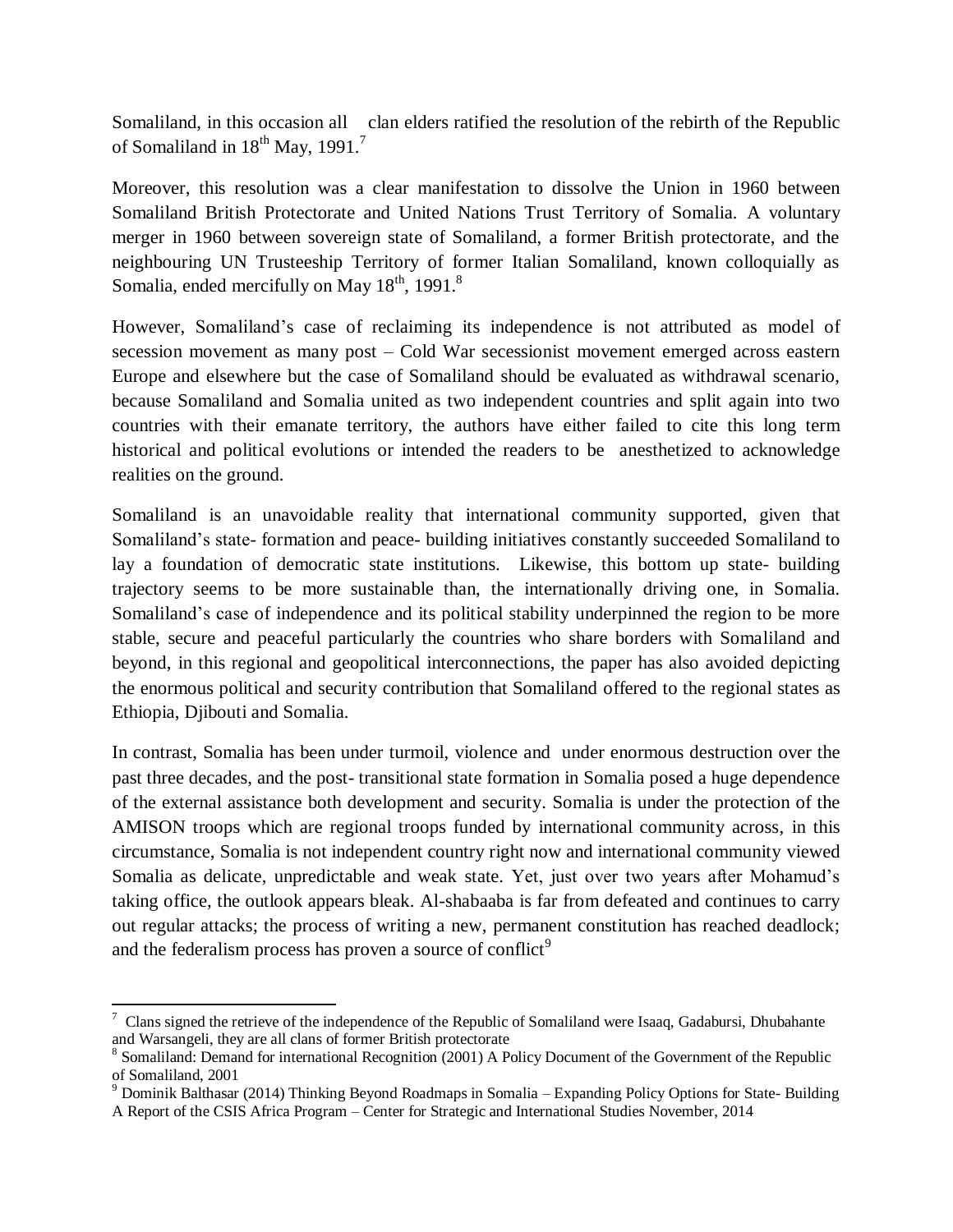Over the past twenty three years Somalia has been under serious situation of humanitarian, security and anarchic. By contrast, Somaliland seems to have fared reasonably well by treading the reverse path. Rather than focusing its energies on a progress in the de jure realm, it kickstarted its state- building project by tackling particular de jure challenges that directly affected its population's livelihood, such as demobilizing fighters creating employment, and increasing the state's administration capacity.<sup>10</sup>However, the paper ignored that Somalia under these circumstances of political and security crisis which undoubtedly put the Horn of Africa region with more vulnerable and violate place, where armed smuggling, piracy, terrorism and human trafficking are in widespread phenomena.

More than a dozen national peace conferences to revive the Somalia state have been launched, including several sponsored by the massive United Nations Operations in Somalia (UNOSOM) in 1993-1995. None has succeeded. This track record has earned Somalia the dubious distinction of being the world's fore- most graveyard of external sponsored state- building initiatives.<sup>11</sup>Therefore, Somalia is not a country that its leadership and citizens can determine the future of their country, but there are simultaneous political, governance and security issues which none of them the Federal government of Somalia cannot either handle or manage alone.

Aid workers, on the other hand, see Somalia either as a development project or a humanitarian crisis. The Somalia Project has become a never-ending enterprise in whose name millions of dollars are raised every year, with little to show for it. Meanwhile, Western governments and their allies portray Somalia as failed state that breeds piracy and terrorism and which needs to be reined in and rehabilitated.<sup>12</sup>

Moreover, Somalia is in the international limelight both development assistance, state formation and security, assessing the heavy burden of work remained, political polarization and tribal competing interests over the issues of federalism and strategic cities, should all perpetuating to attain the distance goals of the international community and their ambitious plan of the 2016 including the constitutional referendum and multiparty elections. Rationally, hope of state building and elections of Somalia can be both precarious and far beyond current capacity of federal government institutions. However, the authors of this Briefing Paper had very shortsighted experiences about the current political context of Somalia and Somaliland considering their comparative analysis and options generated by this paper.

 $\overline{a}$ <sup>10</sup> Dominik Balthasar (2014) Thinking Beyond Roadmaps in Somalia – Expanding Policy Options for State-Building A Report of the CSIS Africa Program – Center for Strategic and International Studies November, 2014

<sup>11</sup> **Ken Menkhaus** (2007) *Governance with Government in Somalia – Spoilers, State- Building and the Political of Coping – Project MUSE Scholarly Journal Online* 

 $12$  Rasna Warah (2014) War Crimes – How warlords, politicians, foreign governments and aid agencies conspired to create a failed state in Somalia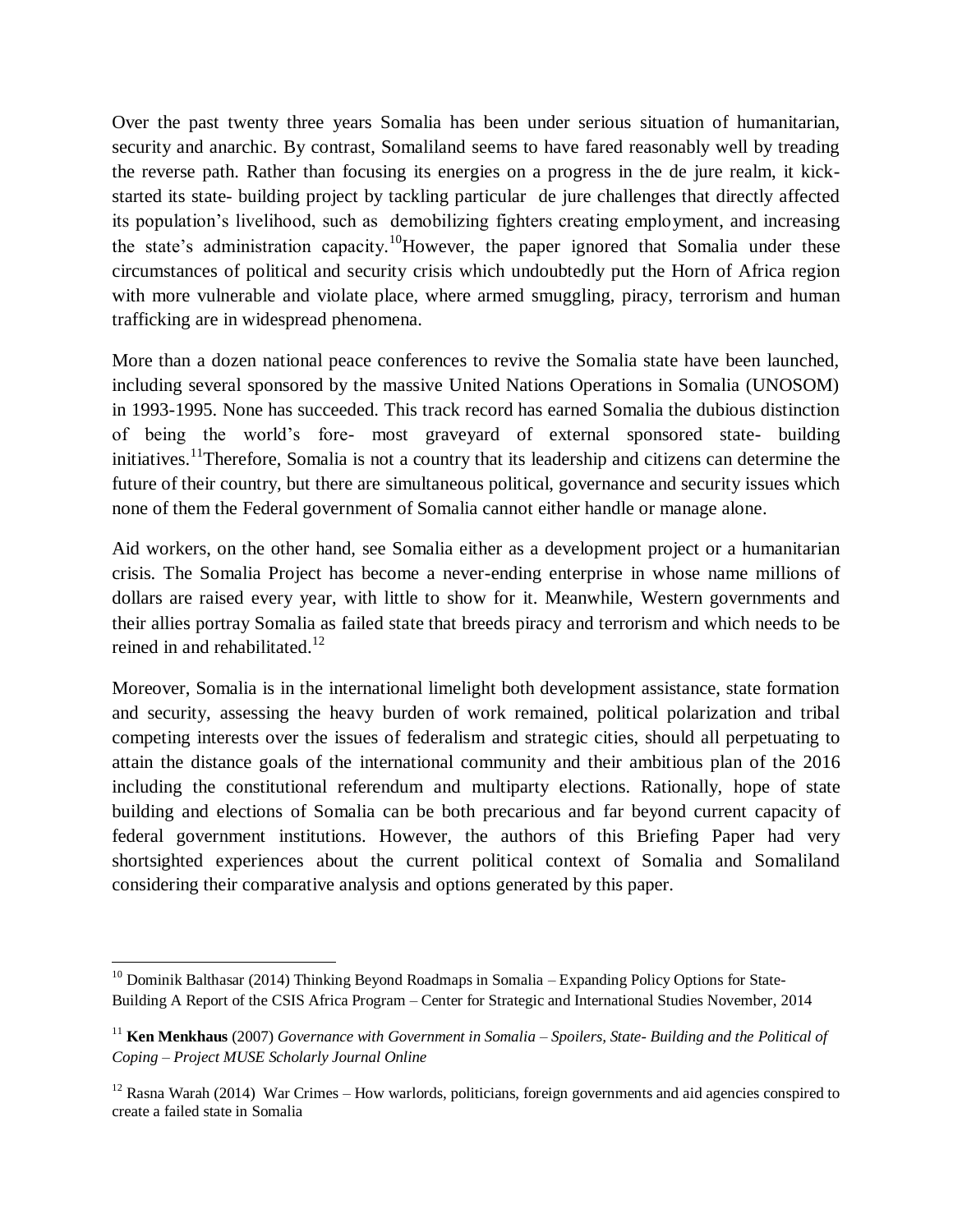### **Governance Options**

This Briefing Paper has made some extensive grave analysis, despite it has not sufficiently evaluated the current political status of Somaliland and Somalia at pragmatic manner. Hence, without bearing in mind the historical and political evolutions experienced both sides since 1960 any political prescription can bother the current dialogue between two sides. In addition, it is obvious that Somaliland's independence pursued acceptable political and historical trajectory, some of the issues touched this paper was the type of governance structure, legal framework and options that the paper intended to generate some multiple solutions that Somaliland and Somalia could utilize in the future as one nation state.

Notably, the intention of the paper followed more paradoxical analysis, which the authors never attempted to search two state solution and acceptable scenarios, perhaps the authors concentrated and attempted a type of political arrangement that Somaliland and Somalia can share, and there is no doubt that this immediate proposal presented Conflict Dynamics International is a misguiding toolkit and propaganda against the independence of the Republic of Somaliland and political aspiration of the majority of the people of Somaliland.

This analysis primarily raises that the provisional Federal Constitution of Somalia is the center of the legal debate in this Briefing Paper and this is a entirely showing how far the paper and authors are aside, because the Constitution of the Republic of Somaliland has born under the will and consent of the people of Somaliland through public referendum and democratic manner where provisional Federal Constitution of Somalia was approved by only few traditional elders which most of them were not representing their real constituent.

In addition, this Briefing Paper followed the options for political accommodation which mostly are unlikely Somaliland to aspire in short and long run. The paper was needed to contrast and discover some classical and relevant examples but options and examples that this paper used seem to be immaterial to the context of Somaliland and Somalia, for example, this paper referred various governance options mostly from one single state to co-federation to independent sovereign states for examples *European Union, Benelux Union, East African Community and Egypt and Sudan integration charter* (1982).

Hence, the absence of two sovereign states of Somaliland and Somalia, these options are untenable and cannot generate any sensible conception and way out. If Somaliland and Somalia should become two independent states, these above options are searchable and deserve to negotiate but this time is impractical. The narratives of this paper failed to question the aborted union and its long term consequences that propelled Somaliland to extricate the merger itself through legitimate public participation. Indeed, the paper has explicitly spent a lot of efforts to introduce the policymakers and international actors with these fallacious options and the authors violated continually the rights of the self – determination and the will of the people in Somaliland.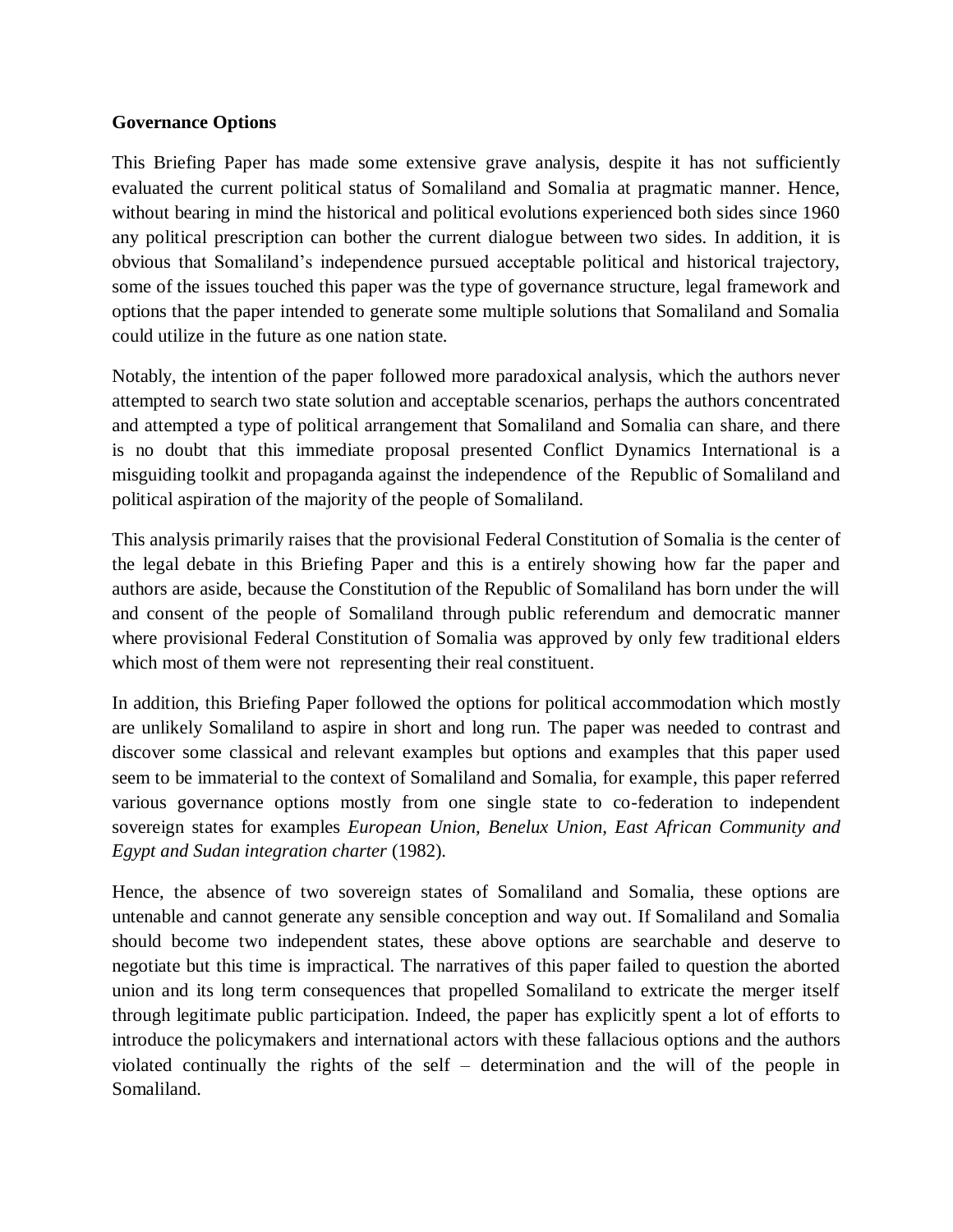As a result, this Briefing Paper has also made some apparent distortion on the current talks between Somaliland and Somalia and it is noticeable that the political ground of the talks is embryonic stage, Somaliland has opted this path of the talks as one way to search two state solution as many countries prevailed. In the meantime, Somaliland negotiators only represent the decision and the will of the people that has been reached by the majority of the Somaliland people in  $2001$ .<sup>13</sup>

Moreover, it is obvious that this Briefing Paper attempted to degrade the Somaliland's case of independence which many regional, continental and international credible organizations proved the realities on ground, for example the African Union Fact- Finding Mission has delivered a concrete political and legitimate recommendations about the Somaliland's case of being sovereign state and the report has raised a clear signal to the African Union and rest of international Community to fully recognize the Republic of Somaliland due to its unique political phenomena and successive history.

The Union established in 1960 brought enormous injustice and suffering to the people of the region. The fact that the "union between Somaliland and Somalia was never ratified" and also malfunctioned when it went into went into action from 1960 – 1990, makes Somaliland's search for recognition historically unique and self-justified in African political history.<sup>14</sup> In addition, the AU Fact – Finding Mission has also strongly figured out that Somaliland's case of the territorial integrity cannot be associated with the concept of "Opening a Pandora's box, because Somaliland inherited its international border from the British colonial rule – 1884-1960.

This Briefing Paper has made some narrow analysis on current political existing arrangement of Somaliland and Somalia, provisional Federal Constitution of Somalia was the foundation of the study aimed at to search how Somaliland constitution will be aligned with the draft constitution of Somalia, regarding these options generated by the paper. But fortunately this comparative analysis has never discovered any relevant and intersection between Somaliland and Somalia constitutions, thus, it was unnecessary discourses to compare these two constitutions which this Briefing Paper failed to understand the primacy of the Somaliland Constitutional democracy.

Apparently, Somaliland's governance structures and political system followed understandable political route based on democratic multi-party system which is presidential arrangement with clear checks and balances because of the three braches – Executive, Judiciary and bicameral parliament. *The political system of the Republic of Somaliland shall be based on peace, cooperation, democracy and plurality of political parties. <sup>15</sup>*In contrast, Somalia is a parliamentary system that yet its checks and balances not clear because of its legal framework is draft, there are continues political conflict between in every President of Somalia and his Prime Minister even in this post- transitional period showing the legal trap that Somalia is pursuing all time.

 13 Somaliland held its constitutional referendum in 2001 witnessed by international observers

<sup>&</sup>lt;sup>14</sup> Resume: Au Fact- Finding Mission to Somaliland (30 April to 4 May 2005)

<sup>&</sup>lt;sup>15</sup> Somaliland Constitution (2001) political system article, 9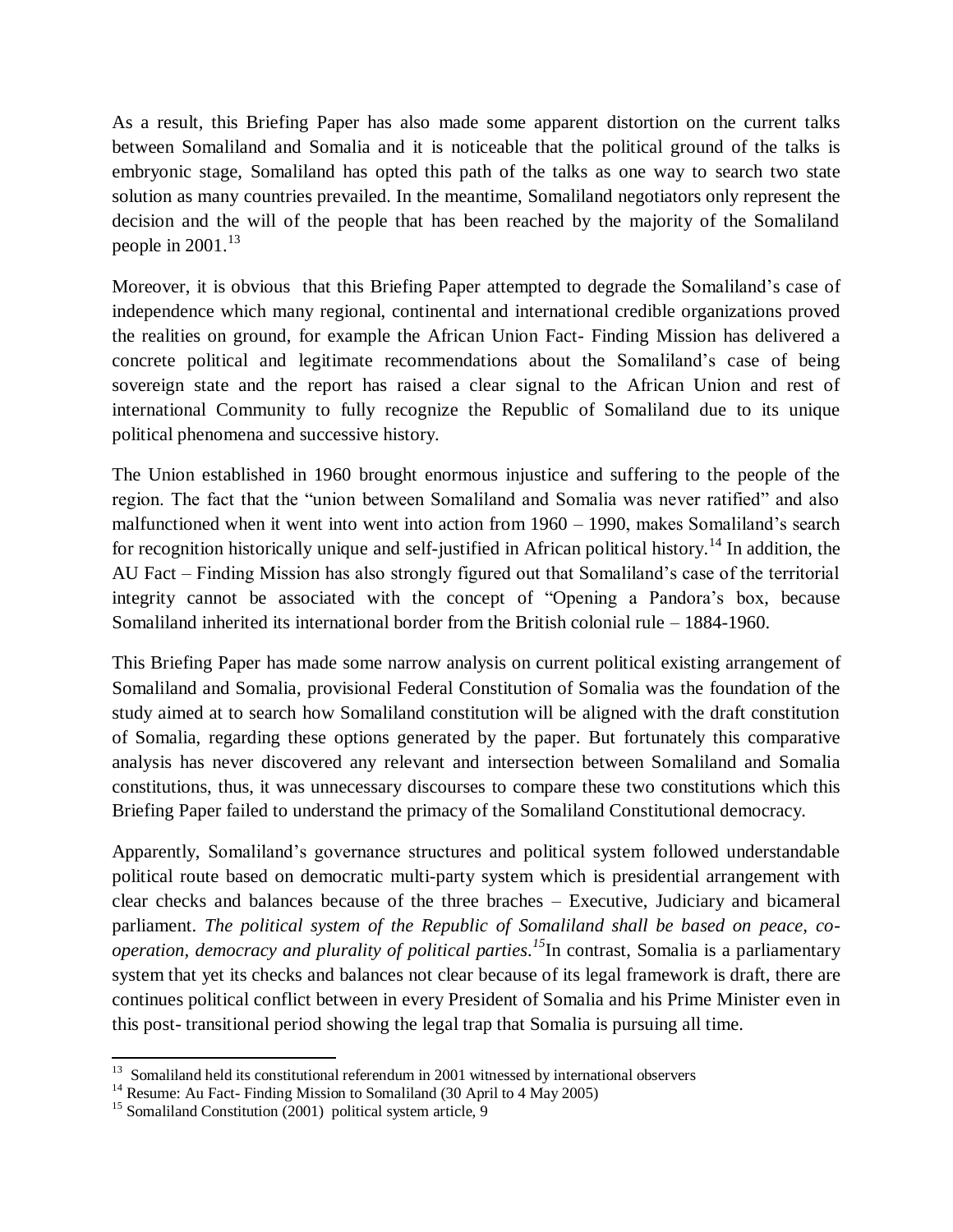The Briefing Paper was unable to realize that Somaliland and Somalia governance trajectory should not be linked the concept either jure or de facto state but realities on ground showing the profound divergence two states pursued. Somaliland embarked on political resilience that remarkably entertained a type of political system which many African countries cannot contest this type of governance that Somaliland tracked and it is viewed as hybrid political order which means the mixture of traditional prevalent governance systems and contemporary state features, consensus building and political compromises are significantly adopted throughout statebuilding and peace- building process as well as laying democratic foundations.

In contrast, Somalia state existence may only survive under the protection and safeguard of the international and regional troops and this is what this paper missed to portray the political realities in Somalia. Accurately, the analysis of the Briefing Paper is not only contradicting the facts and historical evidence but also generating ambiguities that could spoil the process of the talks between Somaliland and Somalia. The argument of the paper ultimately avoided to demonstrate any workable two state solution because political options laid down the paper are only appropriate or helping the federalism scenarios but not Somaliland and Somalia dialogue.

Despite, the paper to pretend opening a new paradigm shift that can pave the way Somaliland and Somalia to reunite again without evaluating the root causes of disintegration, there are also some favoring governance options that suitable federalism in Somalia and the authors of the paper missed to understand why Somaliland people revoked the Union in 1960, indeed, the authors of the paper have widely made clear indications to support the process of federalism in Somalia.

Although the paper was strongly fascinating how pragmatic reunification or federalism system should be adopted by Somaliland and Somalia together. But it is undeniable that there are many international organizations that have already confronted the political issues between Somaliland and Somalia for instance the Brenthurst Foundation discussion paper has wisely analyzed this political debate about Somaliland and Somalia and delivered these subsequently significant points.

For Africa, Somaliland's recognition not threatening a Pandora's Box of secessionist claim in other states. Instead it offers a means to positively change the incentives for better governance not only for Somaliland, but also in South- central Somalia.<sup>16</sup>As this paper of the Brenthurst Foundation pointed out Somaliland's recognition is impossible to encourage other selfdetermination entities, since Somaliland has had its international borders inherited from British colony and also as the paper indicated the recognition of Somaliland can even help Somalia to reach ultimate political solution. However, the authors were needed to take into account balancing the intent of the study through empirical and participatory manner, there is blatant of tendency that this Briefing Paper made across its analysis and options generated.

 $\overline{a}$ <sup>16</sup> The BRENTHURST FOUNDATION Discussion Paper (2011) African Game Changer the Consequences of Somaliland's international (non) recognition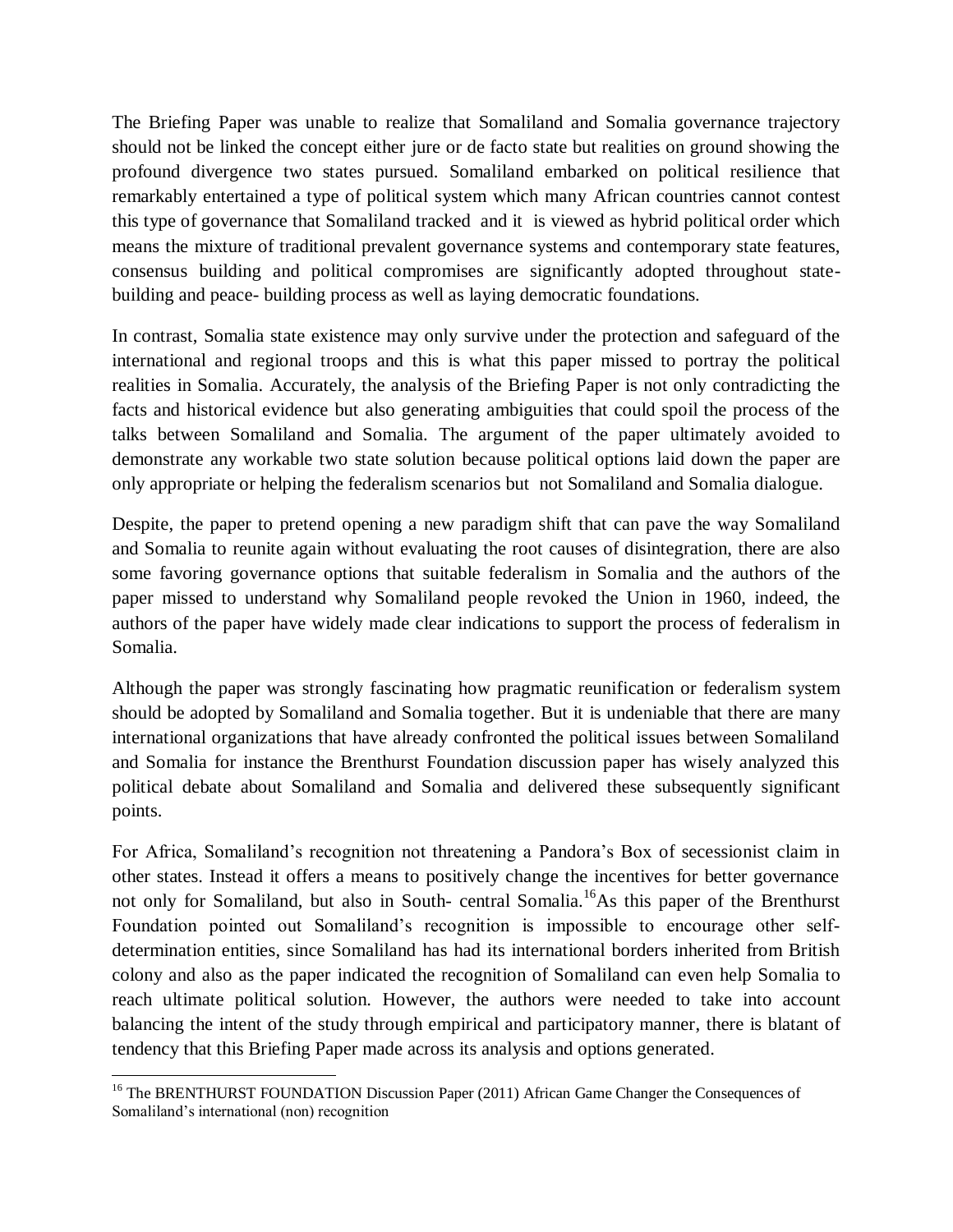## **Central Premises of the Paper**

The Briefing Paper central interpretations, analysis, intentions and terminologies used are all inapplicable to the context of Somaliland and the current dialogue between Somaliland and Somalia- *political accommodation, political interests, political conciliation, reconciliation and political arrangements.* For the benefit of the talks, this paper has obfuscated the spirit and possible two state solution. Somaliland has had clear position what it wants in pursuing these current talks between two sides, Somaliland wishes complete dissolution with its former failed Union through peaceful dialogue which the will and aspirations of the people of Somaliland have the primacy.

Thus, the paper exposed some arrangements or what the paper is called "political accommodation" which is the threshold and foundation of the analytical grounds of the paper. As the following definition, is indicating the political accommodation was not suitable to employ as tool of generating possible options that two sides can find some optimistic state arrangements.

The political accommodation as a convenient arrangement – a settlement or compromise, on the other hand, political accommodation a consociational state as a [state](http://en.wikipedia.org/wiki/State_(polity)) which has major internal divisions along ethnic, religious, or linguistic lines, with none of the divisions large enough to form a majority group, yet nonetheless manages to remain stable, due to consultation among the [elites](http://en.wikipedia.org/wiki/Elite) of each of its major social groups. Consociational states are often contrasted with states with [majoritarian electoral systems](http://en.wikipedia.org/wiki/Majoritarian)<sup>17</sup>. Considering these definitions the theoretical stand point of the paper is neither appropriate nor acceptable to Somaliland's case as sovereign state.

Moreover, this is a type of political options that authors in this paper sketched out, how to entertain new paradigm shift that not only undermining Somaliland's empirical sovereignty but distorting the overall image of the talks, the predetermining the political outcomes of this current talks and underestimation of political scenarios can stimulate the previous resentment and political confrontations based on historical and long term injustice.

# **Conclusions**

Eventually, the Briefing Paper lacks all types of sensibility, rationality and realities on the ground, considering how intentionally the paper not even respected what 97% of the people of Somaliland decided. Explicitly and implicitly this Briefing Paper intimidated and miscalculated the independence and history of the Republic of Somaliland.

The paper has viewed Somaliland's independent as political interests that can be modified on the basis of federalism and its relevant statehood process, many times the paper is looking forward how some inevitable arrangements between Somaliland and Somalia should be configured. Since

 $\overline{\phantom{a}}$  $17$  Oxford dictionaries – en. Wikipedia/ wiki –consociationalism